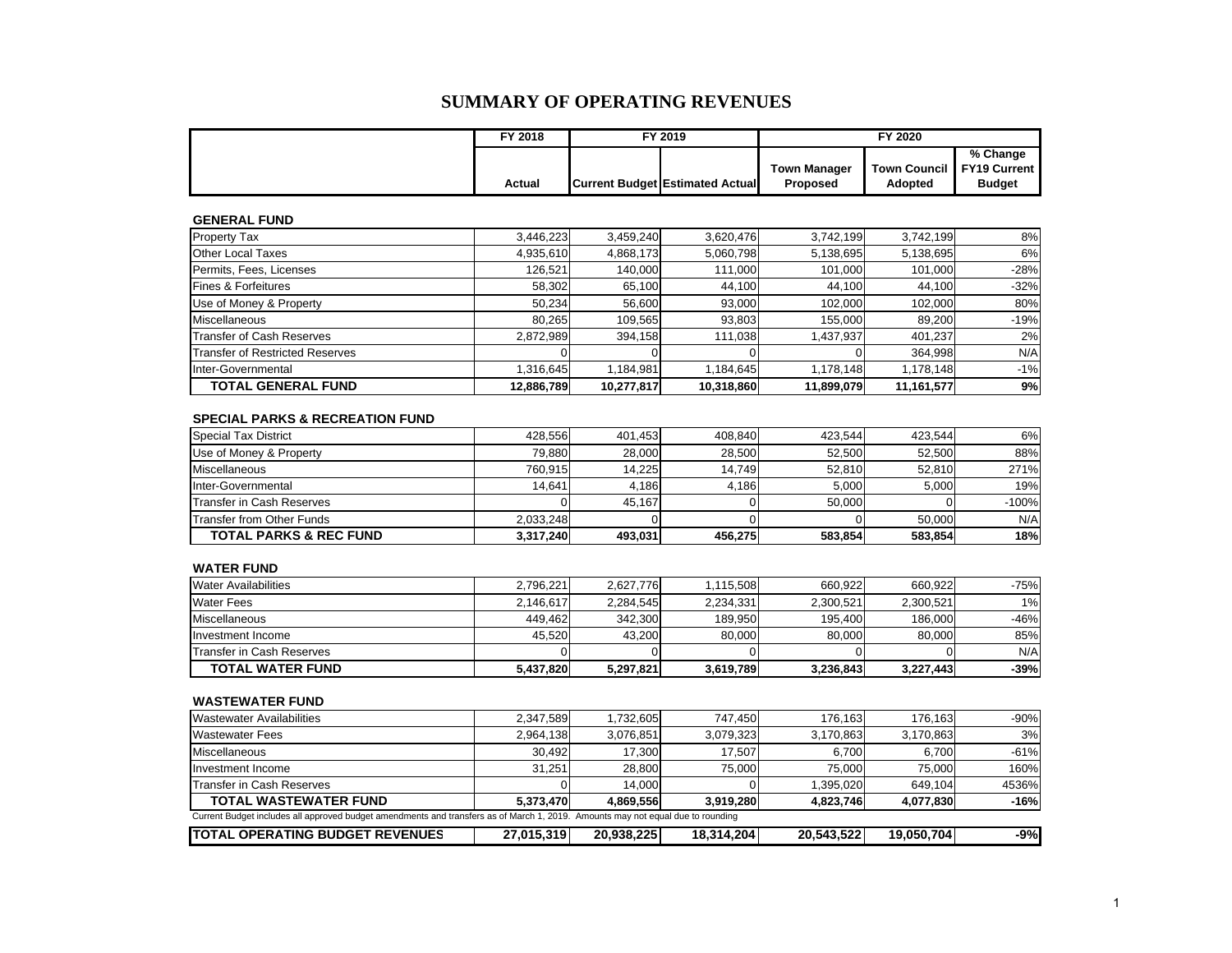|                                          | <b>FY 2018</b> |                | <b>FY 2019</b> |                  | <b>FY 2020</b>   |                               |                               |                                           |
|------------------------------------------|----------------|----------------|----------------|------------------|------------------|-------------------------------|-------------------------------|-------------------------------------------|
|                                          |                | <b>Adopted</b> | <b>Current</b> | <b>Estimated</b> | <b>Dept Head</b> | <b>Town</b><br><b>Manager</b> | <b>Town</b><br><b>Council</b> | % Change<br><b>FY19</b><br><b>Current</b> |
| <b>By Cost Center</b>                    | <b>Actual</b>  | <b>Budget</b>  | <b>Budget</b>  | <b>Expenses</b>  | <b>Request</b>   | <b>Proposed</b>               | <b>Adopted</b>                | <b>Budget</b>                             |
| <b>GENERAL FUND</b>                      |                |                |                |                  |                  |                               |                               |                                           |
| ADMINISTRATION PAY & BENEFITS            | 978,610        | 890,230        | 919,364        | 911,285          | 1,012,534        | 1,012,534                     | 1,012,534                     | 10.1%                                     |
| <b>ADMINISTRATION OPERATING</b>          | 41,485         | 184,500        | 182,000        | 151,500          | 53,957           | 53,852                        | 53,852                        | $-70.4%$                                  |
| ADMINISTRATION - INTERNAL SERVICES       | 197,817        | 204,162        | 213,162        | 214,099          | 222,665          | 220,065                       | 220,065                       | 3.2%                                      |
| <b>ADMINISTRATION - LEGAL</b>            | 534,103        | 21,000         | 21,000         | 98,158           | 76,000           | 76,000                        | 76,000                        | 261.9%                                    |
| <b>TOTAL ADMINISTRATION EXPENDITURES</b> | 1,752,015      | 1,299,892      | 1,335,526      | 1,375,042        | 1,365,156        | 1,362,451                     | 1,362,451                     | 2.0%                                      |
| FINANCIAL ADMINISTRATION                 | 59,123         | 61,000         | 61,000         | 55,000           | 79,000           | 79,000                        | 79,000                        | 29.5%                                     |
| <b>FINANCE PAY &amp; BENEFITS</b>        | 863,109        | 912,167        | 912,167        | 910,403          | 1,038,264        | 1,038,264                     | 1,038,264                     | 13.8%                                     |
| <b>FINANCE OPERATING</b>                 | 42,971         | 92,000         | 92,000         | 91,550           | 101,672          | 99,172                        | 99,172                        | 7.8%                                      |
| <b>TOTAL FINANCE EXPENDITURES</b>        | 965,203        | 1,065,167      | 1,065,167      | 1,056,953        | 1,218,936        | 1,216,436                     | 1,216,436                     | 14.2%                                     |
| IT PAY & BENEFITS                        | 280,903        | 310.700        | 310.700        | 309.795          | 316,965          | 316,965                       | 316,965                       | 2.0%                                      |
| <b>IT OPERATING</b>                      | 96,018         | 166,040        | 166,040        | 160,500          | 182,533          | 169,283                       | 169,283                       | 2.0%                                      |
| <b>TOTAL IT EXPENDITURES</b>             | 376,921        | 476,740        | 476,740        | 470,295          | 499,498          | 486,248                       | 486,248                       | 2.0%                                      |
| POLICE PAY & BENEFITS                    | 1,768,664      | 1,942,920      | 2,062,919      | 2,049,514        | 2,517,476        | 2,207,209                     | 2,158,209                     | 4.6%                                      |
| POLICE OPERATING                         | 289,924        | 319,000        | 465,460        | 472,473          | 417,022          | 393,357                       | 395,167                       | $-15.1%$                                  |
| FIRE & RESCUE PASS-THROUGH               | 115,832        | 120,000        | 120,000        | 116,400          | 120,000          | 116,000                       | 116,000                       | $-3.3%$                                   |
| <b>TOTAL PUBLIC SAFETY EXPENDITURES</b>  | 2,174,420      | 2,381,920      | 2,648,379      | 2,638,387        | 3,054,498        | 2,716,566                     | 2,669,376                     | 0.8%                                      |
| PUBLIC WORKS ADMIN PAY & BENEFITS        | 395,325        | 392,552        | 351,214        | 327,523          | 372,618          | 372,618                       | 372,618                       | 6.1%                                      |
| PUBLIC WORKS ADMIN OPERATING             | 29,186         | 41,700         | 40,735         | 40,675           | 43,936           | 24,341                        | 24,341                        | $-40.2%$                                  |
| PUBLIC WORKS ENGINEERING PAY & BENEFITS  | 388,399        | 559,401        | 559,831        | 559,775          | 560,395          | 560,395                       | 560,395                       | 0.1%                                      |
| PUBLIC WORKS ENGINEERING OPERATING       | 58,423         | 125,150        | 123,755        | 123,750          | 423,148          | 69,543                        | 69,543                        | $-43.8%$                                  |
| PUBLIC WORKS MAINTENANCE PAY & BENEFITS  | 832,723        | 997,509        | 921,919        | 915,145          | 1,039,747        | 1,039,747                     | 990,747                       | 7.5%                                      |
| PUBLIC WORKS MAINTENANCE OPERATING       | 229,620        | 253,350        | 262,375        | 258,629          | 276,582          | 254,782                       | 258,402                       | $-1.5%$                                   |
| STREETS - TOWN                           | 148,480        | 297,500        | 301,200        | 294,555          | 234,750          | 195,250                       | 195,250                       | $-35.2%$                                  |
| STREETS - STATE                          | 368,052        | 463,628        | 463,628        | 461,106          | 495,618          | 495,618                       | 860,616                       | 85.6%                                     |
| <b>REFUSE / TRASH</b>                    | 445,685        | 475,000        | 475,000        | 474,714          | 488,000          | 488,000                       | 488,000                       | 2.7%                                      |
| <b>TOWN HALL</b>                         | 111,565        | 129,800        | 162,659        | 171,896          | 153,681          | 153,165                       | 153,165                       | $-5.8%$                                   |
| <b>TOTAL PUBLIC WORKS EXPENDITURES</b>   | 3,007,458      | 3,735,590      | 3,662,316      | 3,627,768        | 4,088,474        | 3,653,458                     | 3,973,076                     | 8.5%                                      |
| <b>COMMUNITY DEV PAY &amp; BENEFITS</b>  | 372,323        | 383,151        | 420,355        | 410,319          | 512,230          | 419,146                       | 419,146                       | $-0.3%$                                   |
| <b>COMMUNITY DEV OPERATING</b>           | 78,555         | 29,700         | 49,400         | 49,192           | 272,269          | 97,949                        | 98,854                        | 100.1%                                    |
| TOTAL COMMUNITY DEVELOPMENT EXPENDITURES | 450,878        | 412,851        | 469,755        | 459,511          | 784,499          | 517,096                       | 518,001                       | 10.3%                                     |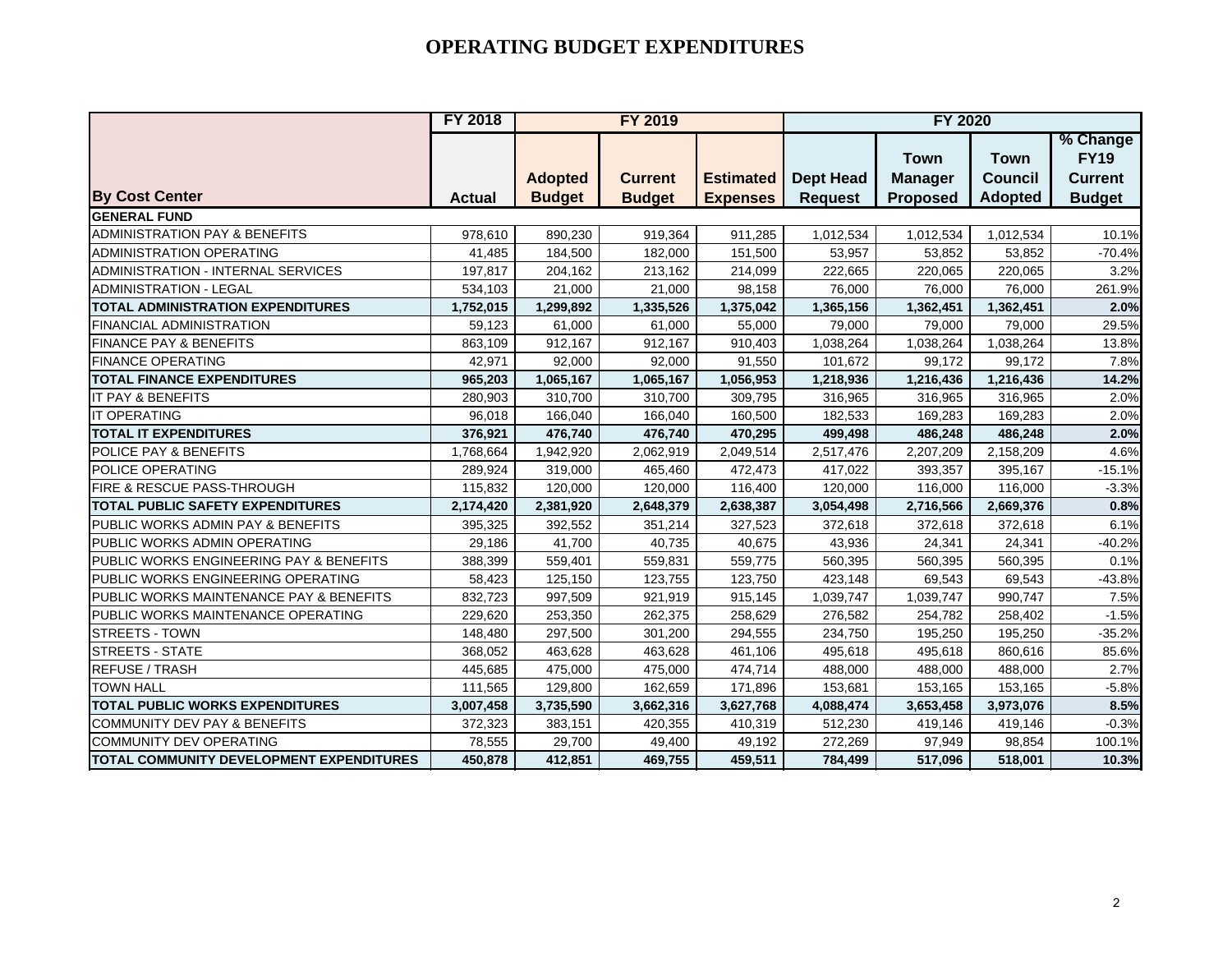|                                         | <b>FY 2018</b> |                                 | <b>FY 2019</b>                  |                                     | <b>FY 2020</b>                     |                                           |                                                 |                                                            |
|-----------------------------------------|----------------|---------------------------------|---------------------------------|-------------------------------------|------------------------------------|-------------------------------------------|-------------------------------------------------|------------------------------------------------------------|
| <b>By Cost Center</b>                   | <b>Actual</b>  | <b>Adopted</b><br><b>Budget</b> | <b>Current</b><br><b>Budget</b> | <b>Estimated</b><br><b>Expenses</b> | <b>Dept Head</b><br><b>Request</b> | Town<br><b>Manager</b><br><b>Proposed</b> | <b>Town</b><br><b>Council</b><br><b>Adopted</b> | % Change<br><b>FY19</b><br><b>Current</b><br><b>Budget</b> |
| COUNCIL                                 | 68,086         | 76,528                          | 76,528                          | 63,452                              | 121,988                            | 85,588                                    | 85,588                                          | 11.8%                                                      |
| PLANNING COMMISSION                     | 14,508         | 14,350                          | 14,350                          | 14,350                              | 14,349                             | 14,349                                    | 14,349                                          | 0.0%                                                       |
| BOARD OF ZONING APPEALS                 | 24             | 1,500                           | 1,500                           | 50                                  | 100                                | 100                                       | 100                                             | $-93.3%$                                                   |
| <b>ECONOMIC DEVELOPMENT</b>             | 1,135          | 15,000                          | 15,000                          | 3,500                               | 15,000                             | 15,000                                    | 15,000                                          | 0.0%                                                       |
| ARCHITECTURAL REVIEW BOARD              | 3,230          | 3,768                           | 3,768                           | 3,768                               | 3,768                              | 3,768                                     | 3,768                                           | 0.0%                                                       |
| <b>ARTS COUNCIL</b>                     | 13,076         | 20,000                          | 24,500                          | 21,000                              | 20,000                             | 20,000                                    | 20,000                                          | $-18.4%$                                                   |
| ENVIRONMENTAL SPECIAL PROGRAMS          | 6,394          | 5,000                           | 5,000                           | 5,000                               | 8,000                              | 8,000                                     | 8,000                                           | 60.0%                                                      |
| <b>TOTAL LEGISLATIVE &amp; ADVISORY</b> | 106,453        | 136,146                         | 140,646                         | 111,120                             | 183,205                            | 146,805                                   | 146,805                                         | 4.4%                                                       |
| <b>TOTAL OPERATIONS COST</b>            | 8,833,348      | 9,508,306                       | 9,798,529                       | 9,739,076                           | 11,194,267                         | 10,099,061                                | 10,372,393                                      | 5.9%                                                       |
| RETIREE BENEFITS                        | 55,810         | 58,852                          | 58,852                          | 65,387                              | 69,300                             | 69,300                                    | 69,300                                          | 17.8%                                                      |
| CAPITAL OUTLAY                          | 95,486         | 261,000                         | 98,162                          | 50,927                              | 200,815                            | 200,815                                   | 139,023                                         | 41.6%                                                      |
| <b>ADJUST &amp; TRANSFERS</b>           | 2,293,248      | 18,086                          | 18,086                          | 18,086                              | 1,251,174                          | 200,000,                                  | 250,000                                         | 1282.3%                                                    |
| CONTINGENCY - OPERATING RESERVE         |                | 71,644                          | 63,885                          |                                     | 102,078                            | 65,015                                    | 65,972                                          | 3.3%                                                       |
| CONTINGENCY - REVENUE RESERVE           |                |                                 | O                               |                                     | 48,500                             | 48,500                                    | 48,500                                          | N/A                                                        |
| <b>DEBT RETIREMENT</b>                  | 1,263,292      | 1,187,556                       | 1,187,556                       | 1,187,556                           | 1,202,841                          | ,202,841                                  | 1,202,841                                       | 1.3%                                                       |
| <b>TOTAL NON-DEPARTMENTAL</b>           | 3,707,836      | 1,597,138                       | 1,426,541                       | 1,321,956                           | 2,874,708                          | 2,786,471                                 | 1,775,636                                       | 24.5%                                                      |
| <b>Less Utility Chargeback</b>          | (878, 432)     | (986, 452)                      | (947, 252)                      | (947, 252)                          | (986, 452)                         | (986, 452)                                | (986, 452)                                      | 4.1%                                                       |
| <b>TOTAL GENERAL FUND</b>               | 11,662,752     | 10,118,992                      | 10,277,817                      | 10,113,779                          | 13,082,523                         | 11,899,079                                | 11,161,577                                      | 8.6%                                                       |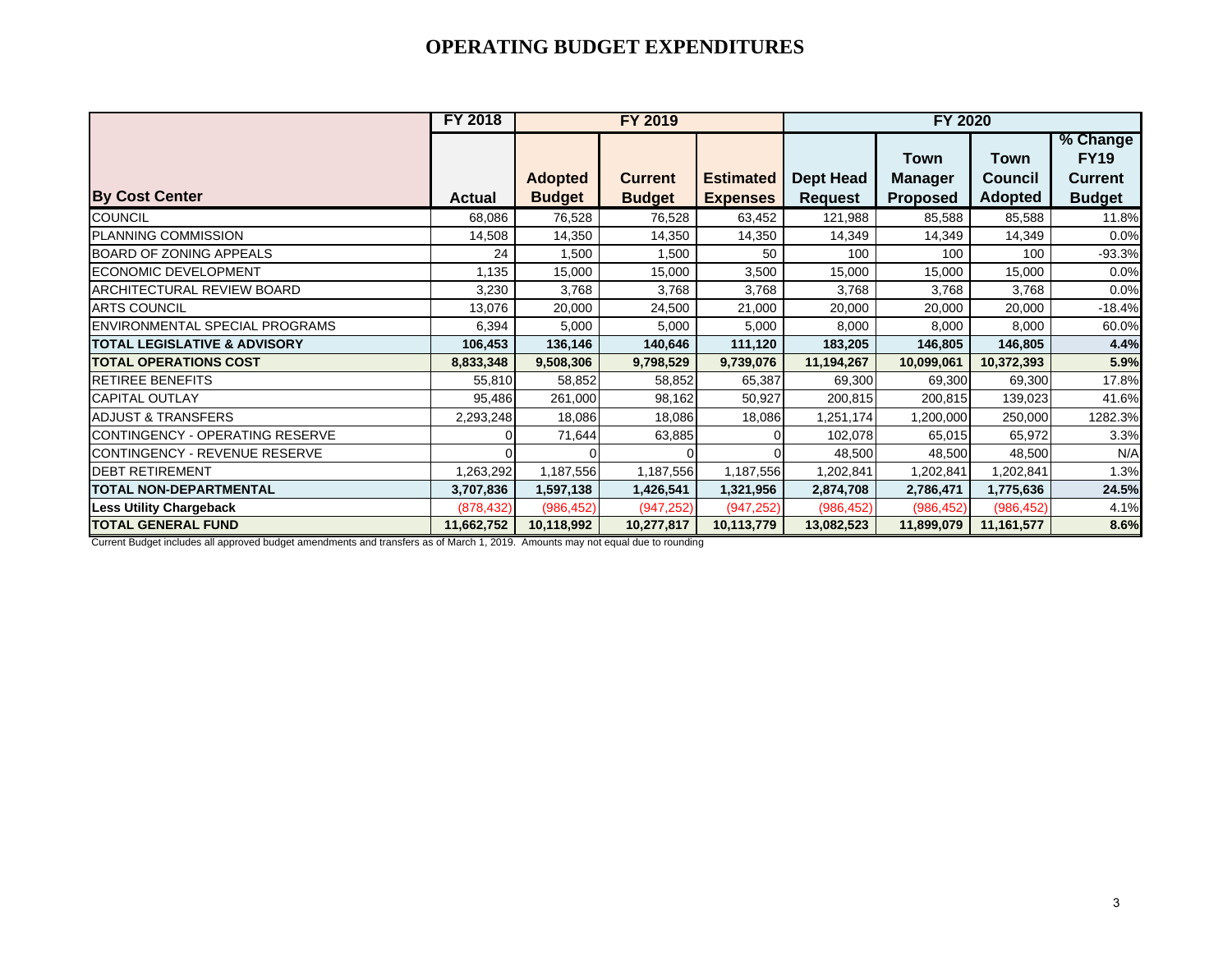|                                             | <b>FY 2018</b> | FY 2019        |                |                  |                | FY 2020         |          |                |
|---------------------------------------------|----------------|----------------|----------------|------------------|----------------|-----------------|----------|----------------|
|                                             |                |                |                |                  |                |                 |          | % Change       |
|                                             |                |                |                |                  |                | Town            | Town     | <b>FY19</b>    |
|                                             |                | <b>Adopted</b> | <b>Current</b> | <b>Estimated</b> | Dept Head      | <b>Manager</b>  | Council  | <b>Current</b> |
| <b>By Cost Center</b>                       | <b>Actual</b>  | <b>Budget</b>  | <b>Budget</b>  | <b>Expenses</b>  | <b>Request</b> | <b>Proposed</b> | Adopted  | <b>Budget</b>  |
| <b>ISPECIAL PARKS &amp; REC FUND</b>        |                |                |                |                  |                |                 |          |                |
| <b>PARKS &amp; REC PAY &amp; BENEFITS</b>   | 84,284         | 79,614         | 79,614         | 80,721           | 174,640        | 174,640         | 174,640  | 119.4%         |
| <b>PARKS &amp; REC MANAGEMENT</b>           | 20,454         | 29,400         | 38,400         | 33,400           | 54,900         | 54,150          | 54,150   | 41.0%          |
| <b>PARKS &amp; REC TRAIN STATION</b>        | 27,216         | 39,715         | 39,715         | 38,315           | 47,415         | 43,415          | 43,415   | 9.3%           |
| <b>PARKS &amp; REC SKATING RINK</b>         | 13,923         | 0              | 0              | 0                | 43,150         | 43,150          | 43,150   | N/A            |
| <b>FIREMAN'S FIELD COMPLEX</b>              | 89,316         | 56,500         | 56,300         | 55,671           | 63,500         | 56,500          | 56,500   | 0.4%           |
| <b>IPARKS &amp; REC PROGRAMS</b>            | 56,479         | 22,250         | 75,450         | 75,045           | 81,400         | 81,400          | 81,400   | 7.9%           |
| <b>PARKS &amp; REC TREE COMMISSION</b>      | 5,436          | 2,500          | 6,686          | 6,100            | 2,500          | 2,500           | 2,500    | $-62.6%$       |
| <b>IPARKS &amp; REC FUND OPERATING COST</b> | 297,108        | 229,979        | 296,165        | 289,252          | 467,505        | 455,755         | 455,755  | 53.9%          |
| TRANSFERS AND ADJUSTMENTS                   | ∩              | 200,000        | 50,000         | 50,000           | 197,123        | 0               | $\Omega$ | $-100.0%$      |
| CONTINGENCY - OPERATING RESERVE             | 0              | 41,000         | 40,000         | 0                | 41,000         | 21,233          | 21,233   | $-46.9%$       |
| <b>DEBT RETIREMENT</b>                      | 2,893,997      | 106,866        | 106,866        | 106,866          | 106,866        | 106,866         | 106,866  | 0.0%           |
| <b>IPARKS &amp; REC FUND NON-DEPT COST</b>  | 2,893,997      | 347,866        | 196,866        | 156,866          | 344,989        | 128,099         | 128,099  | $-34.9%$       |
| <b>TOTAL PARKS &amp; REC EXPENDITURES</b>   | 3,191,105      | 577,845        | 493,031        | 446,118          | 812,494        | 583,854         | 583,854  | 18.4%          |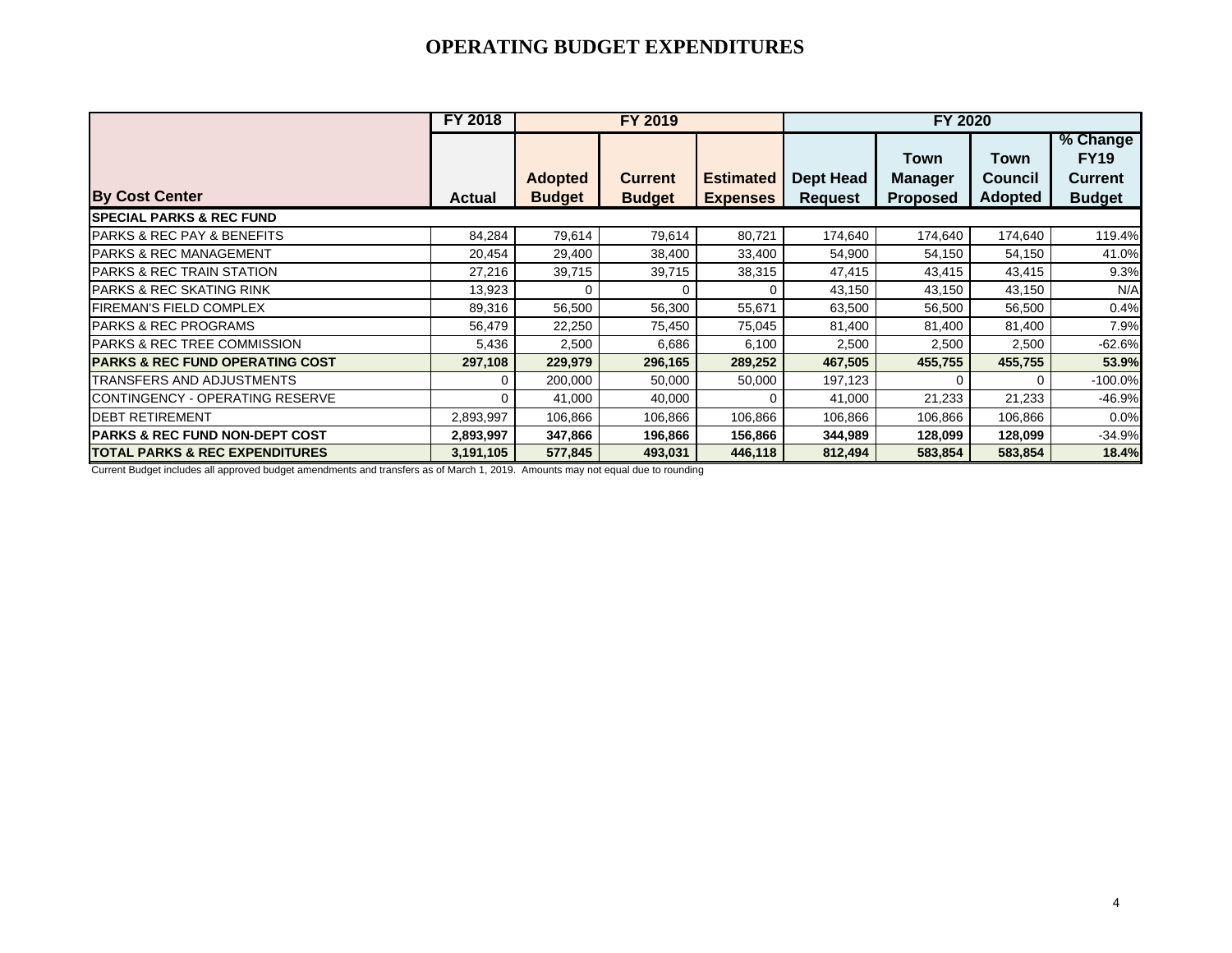|                                  | <b>FY 2018</b> | FY 2019        |                |                 | FY 2020          |                 |                |                |
|----------------------------------|----------------|----------------|----------------|-----------------|------------------|-----------------|----------------|----------------|
|                                  |                |                |                |                 |                  |                 |                | % Change       |
|                                  |                |                |                |                 |                  | Town            | Town           | <b>FY19</b>    |
|                                  |                | <b>Adopted</b> | <b>Current</b> | Estimated       | <b>Dept Head</b> | <b>Manager</b>  | <b>Council</b> | <b>Current</b> |
| <b>By Cost Center</b>            | <b>Actual</b>  | <b>Budget</b>  | <b>Budget</b>  | <b>Expenses</b> | <b>Request</b>   | <b>Proposed</b> | <b>Adopted</b> | <b>Budget</b>  |
| <b>WATER FUND</b>                |                |                |                |                 |                  |                 |                |                |
| <b>WATER PAY &amp; BENEFITS</b>  | ,361,845       | 1,431,777      | 1,412,177      | 1,410,546       | 1,393,561        | 1,393,561       | 1,393,561      | $-1%$          |
| <b>PLANT</b>                     | 306,446        | 385,700        | 385,700        | 361,035         | 362,100          | 359,600         | 359,600        | $-7%$          |
| PLANT - OTHER                    | 134,129        | 363,600        | 377,635        | 359,680         | 277,558          | 276,298         | 277,203        | $-27%$         |
| <b>WELL</b>                      | 163,148        | 227,800        | 217,726        | 229,010         | 205,000          | 205,000         | 205,000        | $-6%$          |
| <b>METER READING</b>             | 39,391         | 75,500         | 75,500         | 47,500          | 59,600           | 41,200          | 41,200         | $-45%$         |
| <b>WATER FUND OPERATING COST</b> | 2,004,960      | 2,484,377      | 2,468,738      | 2,407,771       | 2,297,818        | 2,275,658       | 2,276,563      | $-8%$          |
| <b>CAPITAL OUTLAY</b>            | 62,784         | 61,000         | 35,103         | 31,000          | 36,546           | 36,546          | 25,189         | $-28%$         |
| ADJUSTMENTS AND TRANSFERS        | 862,172        | 1,110,062      | 1,110,062      | 1,110,062       | 232,748          | 220,400         | 220,400        | $-80%$         |
| CONTINGENCY - OPERATING RESERVE  | $\Omega$       | 1,012,534      | 1,057,070      | 0               | 75,000           | 72,605          | 164,088        | $-84%$         |
| <b>DEBT RETIREMENT</b>           | 1,106,517      | 626,849        | 626,849        | 626,849         | 631,634          | 631,634         | 541,203        | $-14%$         |
| <b>WATER FUND NON-DEPT COST</b>  | 2,031,473      | 2,810,445      | 2,829,084      | 1,767,911       | 975,928          | 961,185         | 950,880        | -66%           |
| TOTAL WATER FUND EXPENDITURES    | 4,036,433      | 5,294,822      | 5,297,822      | 4,175,682       | 3,273,746        | 3,236,843       | 3,227,443      | $-39%$         |